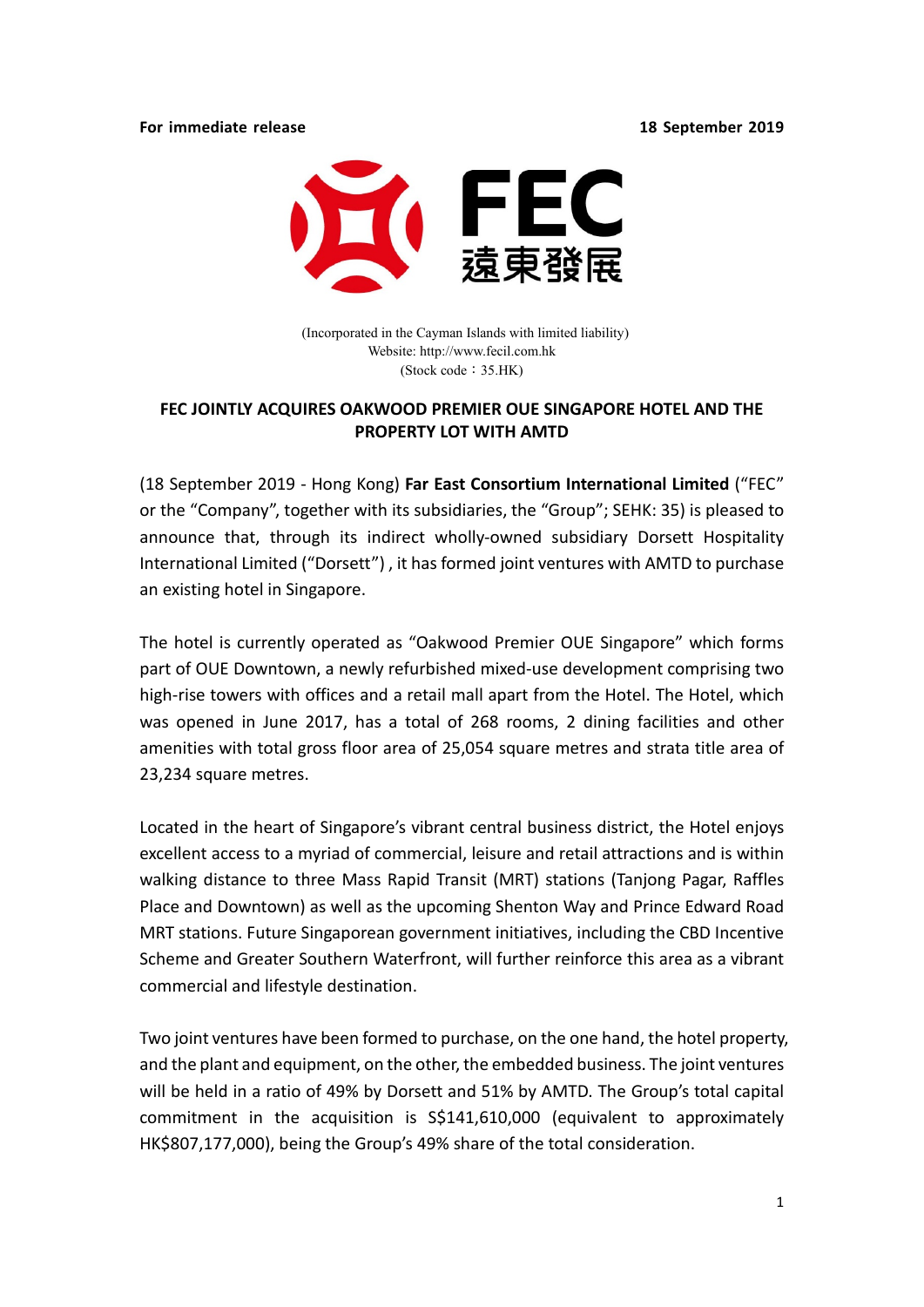The Group has been seeking to build a stronger presence in Singapore, a city that enjoys world class infrastructure, excellent flight connectivity, popular leisure attractions and a stable economy. The Group already operates a very successful hotel in Singapore, Dorsett Singapore, and leveraging on Dorsett's established operation platform, the remaining short tenure of the existing third-party management contract offers an opportunity for Dorsett to further expand its presence and enhance its brand equity in Singapore. The Group also believes that the acquisitions allow it to take advantage of the solid business environment in that market and to further diversify its hotel portfolio.

The partnership with AMTD in the acquisitions, with whom the Group enjoys a strong and mutually beneficial long-term relationship, is a strategic move to identify longterm partner for future projects as well as an effective way to minimise the capital outlay and optimise its overall investment returns.

**Winnie Chiu, JP, President & Executive Director of Dorsett Hospitality International**  said, "The acquisition of Oakwood Premier OUE Singapore is an important step in the expansion of the Group's hotel business segment. While the acquisitions bring to the Group immediate cash returns from its existing business, it also has strong potential in the short term as it continues its repositioning. Earlier this year, the property was granted the license to be operated as a hotel, offering short stay accommodation which is typically a more profitable segment of the hospitality market. In the medium term, we believe that through some light asset enhancement, the hotel could be remodeled to offer additional hotel rooms and deliver higher revenues per square foot."

"It's the first step in a new and exciting partnership in hotel property investments with AMTD, one of our strong partners in the capital markets. We hope that this transaction will be a successful model on which to build on a diversified and profitable hotel portfolio for both parties." She emphasized.

On the Acquisition, **Mr. Chris HOONG, Managing Director of FEC** said: "We consider the total consideration to be attractive, given its location, quality and potential. We believe that the Singapore market is very attractive and deem that the operational performance of this hotel can be enhanced in the short term and the medium term. Adding a second hotel in Singapore will also allow us to solidify our platform and extract synergies. This acquisition will start contributing right away, immediately increase our geographical diversification and fits our 'Asian Wallet strategy'."

Please refer to the Group's SEHK announcement for more details on the structure of